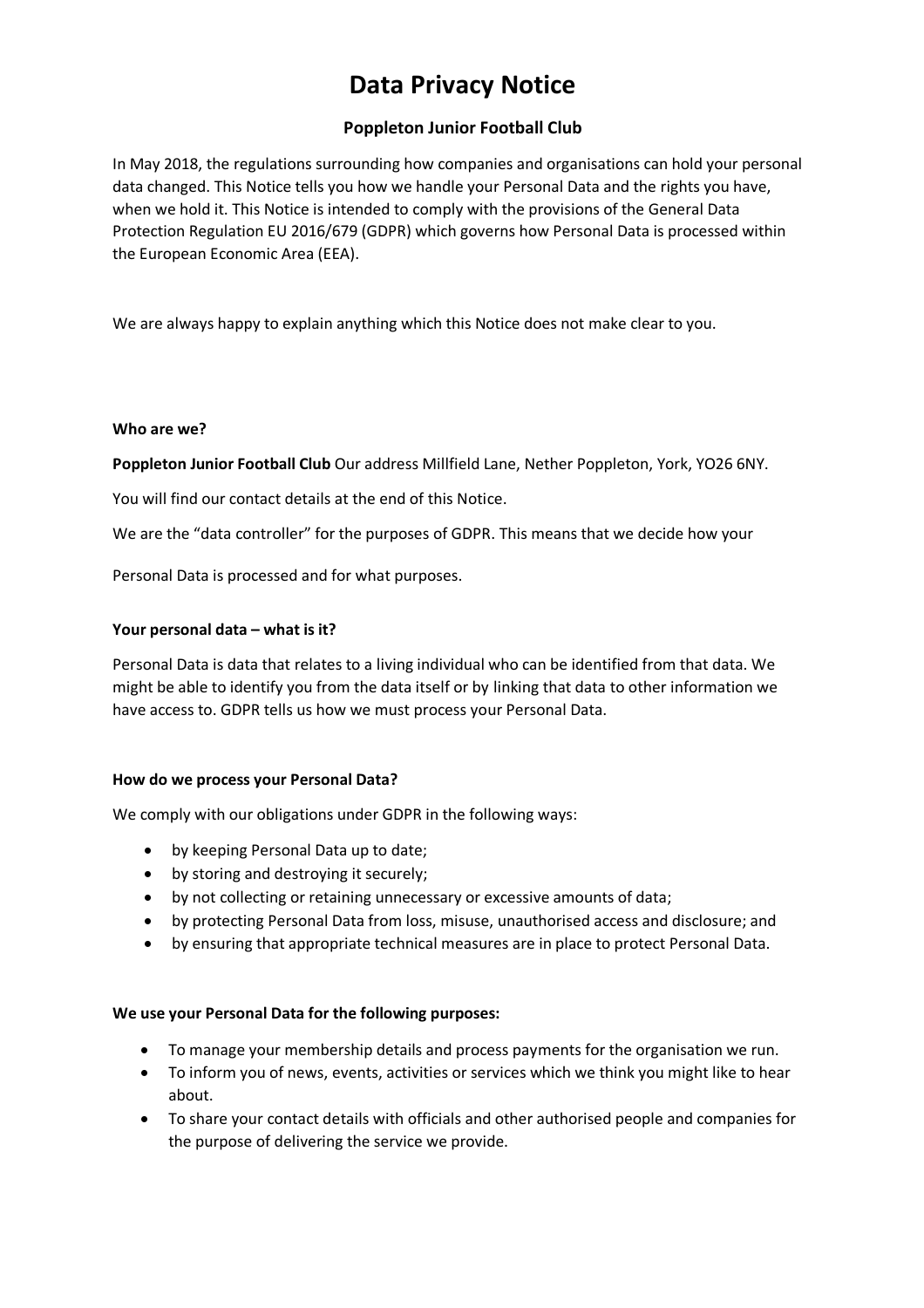# **What is the legal basis for processing your personal data?**

- You have given us consent to use your Personal Data for the purposes given in the consent statement you agreed to. You can see that statement on our online registration form
- Where you have given us sensitive information (such as medical data), we will have asked for and you will have given us explicit consent to store and use that information. You always have the right to refuse to give us any information, particularly sensitive information.

# **Sharing your personal data**

Your Personal Data will be treated as strictly confidential and will be shared only with organisations whose services are required in order to provide the services we offer. We use other companies to help us process your Personal Data so that we can offer you the best possible service.

We will only share your Personal Data with other third parties with your consent. These third parties, in turn, may rely on data processors to provide services that help them help us.

Some third parties we use may operate outside the EEA. In these cases, we will make sure that we have robust contracts in place with those third parties and that adequate safeguards exist to protect and secure your Personal Data.

When you give your consent to our holding of your Personal data you agree to us sharing your Personal Data (including special categories of Personal Data – where we have your explicit consent) with third party processors and sub-processors located both inside and outside the EEA.

# **How long do we keep your Personal Data?**

We keep your Personal Data for as long as you are a member of our organisation. After you leave, we will keep your information for no longer than we reasonably need. Usually, this will be for a period of one month. This is so that we can reinstate your membership if you change your mind in the month, we also require the information for insurance purposes and complaints.

#### **Your rights and your Personal Data.**

Unless we have an exemption under GDPR, you have the following rights with respect to your Personal Data: -

- The right to request a copy of the Personal Data which we hold about you, without any charge.
- The right to request that we correct any Personal Data found to be inaccurate or out of date.
- The right to request that your Personal Data is erased where it is no longer necessary for us to keep it.
- The right to withdraw your consent to the processing we carry out at any time.
- The right to request that we provide you with your Personal Data and, where possible, to send that data directly to another data controller.
- The right, where there is a dispute in relation to the accuracy or processing of your Personal Data, to ask us to restrict further processing.
- The right to object to the processing of Personal Data.
- The right to lodge a complaint with the Information Commissioners Office and to seek legal recourse.